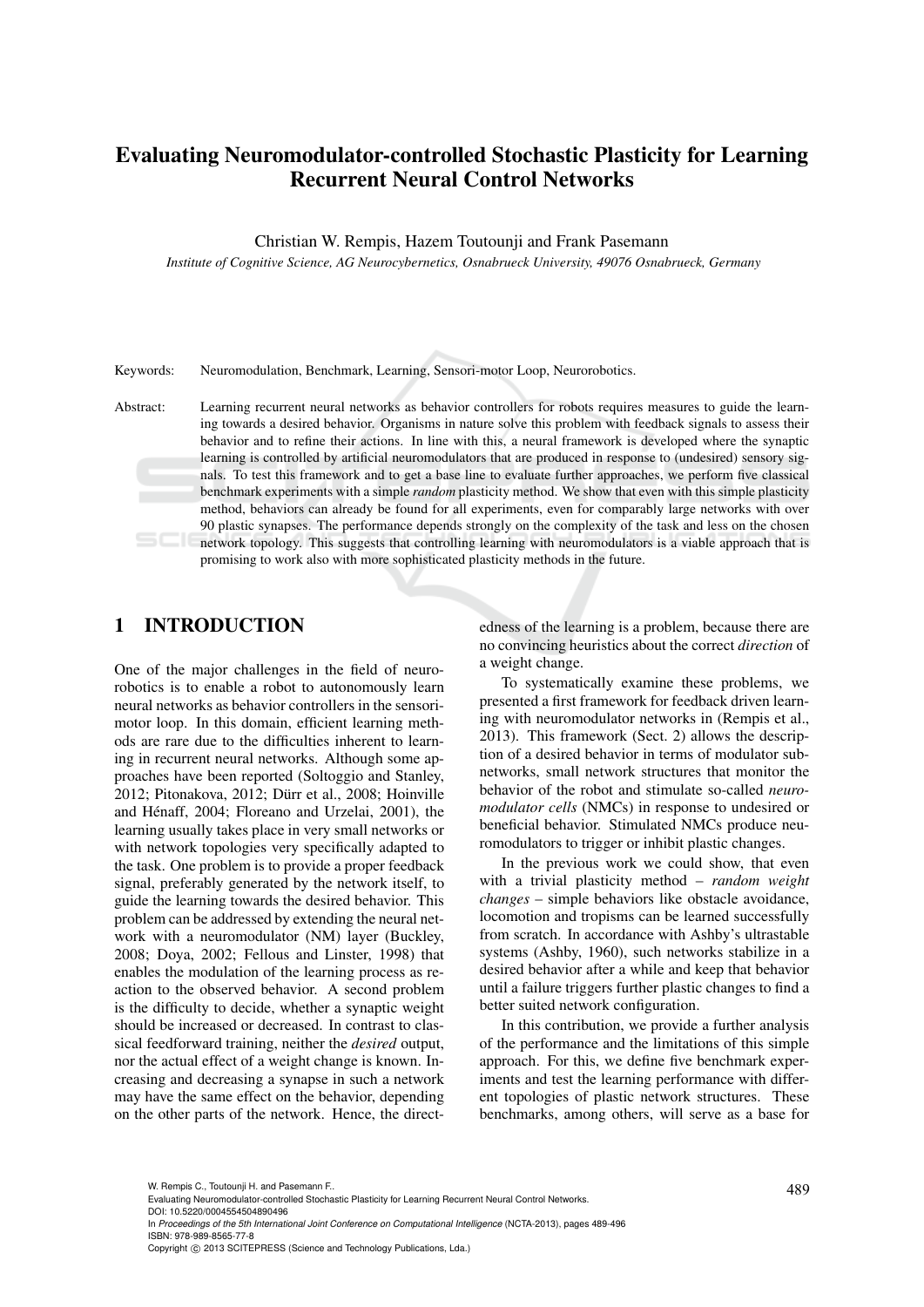comparing more sophisticated learning approaches currently under development. However, the benchmarks may be of general interest for comparing different approaches against the simple random search to ensure that the methods are, indeed, better.

In the next section we describe the modulator network model with the simple random plasticity method, followed by an introduction of the benchmarks. Then, the results of the learning experiments are discussed, in particular the limitations and characteristics of this learning approach.

### 2 METHODS

A modulated neural network (MNN) can be based on any kind of standard artificial neural network, extended by a *neuromodulator layer* (Buckley, 2008). Some related approaches, though more specialized, are e.g. GasNets (Husbands, 1998), Artificial Endocrine Systems (Timmis et al., 2009) and Artificial Hormone Systems (Moioli et al., 2009).

Our variant of a NM layer provides *neuromodulator cells* (NMCs) that maintain spatial distributions of NM concentrations as part of the network. NM produced by a NMC usually diffuses into the surrounding tissue and influences nearby network structures. Each NMC represents a single source for a specific NM type and maintains its own concentration level and distribution within the network. The NM concentration  $c(t, x, y)$  at each point in the network at time *t* is the sum of all locally maintained concentration levels  $c_i(t, x, y)$  at that position.

NMCs are always in one of two modes: In *production mode* the cell may increase its modulator concentration, in *reduction mode* it may decrease it. To enter the *production mode*, a NMC must be stimulated for some time, whereas it falls back into *reduction mode* when it was *not* stimulated for a while. Usually, the concentration of the NM and its area of influence increase and decrease depending on the current stimulation and mode.

## 2.1 Linearly Modulated Neural Networks (LMNN)

The specific variant of the modulated neural network used for the first presented experiments is based on the standard discrete-time neuron model given by

$$
o_i(t+1) = \tau_i(\theta_i + \sum_{j=1}^n w_{ij} o_j(t))), \qquad i, j = 1, ..., n \quad (1)
$$

where  $o_i(t)$  is the output of the neuron *i* at a discrete time step  $t$ ,  $w_{ij}$  is the weight of the synapse from neuron *j* to neuron *i*,  $\theta_i$  is a bias term of neuron *i* and τ*<sup>i</sup>* a transfer function, for instance *tanh*.

The stimulation of NMCs follows a simple linear model. Each NMC is attached to a neuron and is stimulated when the output of this neuron is within a specified range  $[S^{min}, S^{max}]$ . At each time step *t*, in which the NMC is stimulated, its stimulation level *s<sup>i</sup>* increases by a small amount given by parameter  $S<sup>gain</sup>$ . If not stimulated, it decreases by *S drop*. If the stimulation level exceeds a given threshold *T prod*, the NMC enters the *production mode*. If the level decreases below a second threshold *T red*, the NMC re-enters the *reduction mode*. This allows the definition of various delays and hysteresis effects between the two modes, which is an important prerequisite for stable learning (see Sect. 3).

$$
s_i(t+1) = \begin{cases} min(1, s_i(t) + S_i^{gain}) & \text{if } S_i^{min} \le o_i(t) \le S_i^{max} \\ max(0, s_i(t) - S_i^{drop}) & \text{otherwise} \end{cases}
$$
(2)

In *production mode* the modulator concentration *c* and the radius *r* of, here, a *circular* diffusion area are increased from 0 to  $C^{max}$  and  $R^{max}$  respectively. During *reduction mode* both decrease again. The rate of change of the concentration is given by parameters  $C^{gain}$  and  $\overline{C}^{drop}$ , that of the radius similarly by  $R^{gain}$ and *R drop*. Equation 3 shows this for the concentration level  $c_i$ ; the area radius  $r_i$  is defined analogously.

$$
c_i(t+1) = \begin{cases} min(C_i^{max}, c_i(t) + C_i^{gain}) & \text{if production mode} \\ max(0, c_i(t) - C_i^{drop}) & \text{if reduction mode} \\ max(0, c_i(t) & \text{and not stimulated} \\ c_i(t) & \text{otherwise} \end{cases}
$$
(3)

The diffusion mode of each NMC can be chosen, so that the NM concentration is either constant across the diffusion area, or decays according to a linear or nonlinear function of the distance to the NMC. The inhomogeneous distributions are interesting for scenarios with local learning. However, in the shown examples, we will restrict the experiments to a homogeneous, global modulation to demonstrate that successful controllers can develop even in this simple case.

## 2.2 Plasticity via Modulated Random Search

The synapses of the network react to NM exposure with plastic changes. To demonstrate the viability of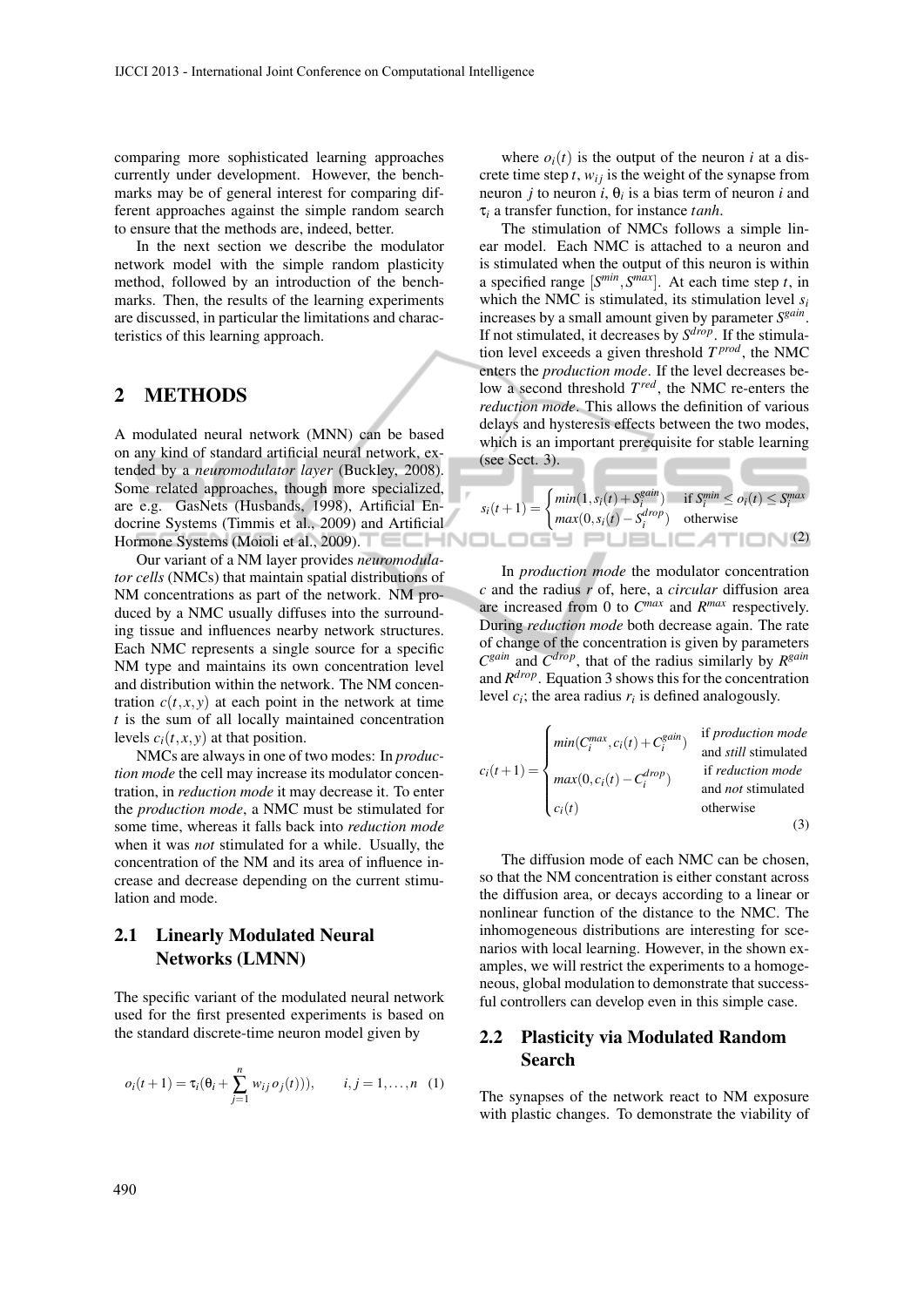| <b>Parameter</b>                                               | <b>Description</b>                    |
|----------------------------------------------------------------|---------------------------------------|
| Type                                                           | The NM type produced by this NMC      |
| $S^{\ensuremath{\textit{min}}}, S^{\ensuremath{\textit{max}}}$ | Stimulating neuron activation range   |
| S <sup>gain</sup> , S <sup>drop</sup>                          | Rate of stimulation gain and drop     |
| $T^{prod}, T^{red}$                                            | Pro- and reduction mode thresholds    |
| $C$ <i>max</i>                                                 | Max, concentration level of this NMC  |
| $C^{gain}, C^{drop}$                                           | Rates of concentration gain and drop  |
| $R$ <i>max</i>                                                 | Max, radius of the diffusion area     |
| R <sup>gain</sup> , R <sup>drop</sup>                          | Rates of diffusion area gain and drop |

Table 1: Parameters of a NMC in a *LMNN*.

using neuromodulation to control the learning process, we choose one of the most simple plasticity methods available: *Random weight changes*. We chose this stochastic plasticity method because it is vastly unbiased and is capable of finding all kinds of network topologies and weight distributions within a given network substrate. Furthermore, the method does not require any heuristics for the choice of the network topology, except that solutions are possible with the given structure.

For a synapse *i*, the probability of a weight change  $p_i^w$  at time *t* is the product of an intrinsic weight change probability *W<sup>i</sup>* and the current NM concentration  $c(t, x, y)$  at the position  $(x_i, y_i)$  of the synapse. Hereby, each synapse may limit its sensitivity to NM to a maximal concentration level  $M_i$  to prevent too rapid changes when large amounts of overlapping NMs are present.

$$
p_i^w(t) = min(M_i, c(t, x_i, y_i)) W_i, \qquad 0 < W_i \ll 1 \tag{4}
$$

Stochastic weight changes may occur at any time step, therefore  $W_i$  must be very small. If a weight change is triggered, a new weight  $w_i$  is randomly chosen from the interval  $[W_i^{min}, W_i^{max}]$ , given as parameters of the synapse.

In addition to weight changes, synapses can also *disable* and *re-enable* themselves following a similar stochastic process. The probability  $p_i^d$  for a transition between the two states during each time step is the product of the modulator concentration  $c(t, x, y)$  and the disable probability *D<sup>i</sup>* .

$$
p_i^d(t) = min(M_i, c(t, x_i, y_i)) D_i, \qquad 0 \le D_i < W_i \tag{5}
$$

If a transition is triggered, an enabled synapse becomes disabled and vice versa. A disabled synapse is treated as a synapse with weight  $w_i = 0$ , but its actual weight is preserved until it is enabled again. This mechanism allows for a simple topology search within a given neural substrate.

Table 2: Parameters of a *Modulated Random Search* synapse.

| <b>Parameter</b>      | <b>Description</b>                       |  |  |  |
|-----------------------|------------------------------------------|--|--|--|
| Type                  | The NM type the synapse is sensitive to  |  |  |  |
| W                     | Weight change probability                |  |  |  |
| D                     | Disable / enable probability             |  |  |  |
| $W^{min}$ , $W^{max}$ | Min. and max. weight of the synapse      |  |  |  |
| М                     | Max. NM sensitivity limit of the synapse |  |  |  |

### 3 EXPERIMENTS

#### 3.1 Robots, Tasks and Environments

The experiments use robot systems typical for classical benchmark problems: a *differential drive robot* (Fig. 1-e) and a *simple pendulum* (Fig. 1-f). In all cases, motor neurons with an activation range [-1,1] control the desired velocity of the motors. Negative activations are interpreted as backwards rotation. The differential drive robot is equipped with *distance sensors* (DS) at the front, eight *touch sensors* (TS), three *ambient light sensors* (ALS) to measure brightness at three equally distributed positions on the robot, and three *directed light sensors* (DLS) in the front of the robot to sense the direction towards light sources (with a maximal viewing angle of  $\pm 90$  degrees). For simplicity, light can penetrate obstacles freely. The pendulum is equipped with an *angular sensor* for the current angle of the pendulum. All experiments have been simulated with the NERD Toolkit (Rempis et al., 2010) and can be replicated with material from our supplementary page.

The first experiment  $(E1)$  is a positive light tropism task (Fig. 1-a). Four light sources are distributed in some distance from the corners of a quadratic arena. At any time, only one light source is switched on. Each light source is bright enough to cover the entire arena. When the robot arrives at that light source, it is switched off and a randomly chosen source is switched on.

The second experiment (E2) focuses on an obstacle avoidance task (Fig. 1-b), where the robot has to navigate in a quadratic environment riddled with round objects and sharp corners. The arena also comprises a number of light sources each emitting a different, homogeneous light that allow the robot to recognize different locations and hence to monitor its own exploration behavior.

As a combination of the previous experiments, E3 extends the first experiment with four small obstacles placed with a small asymmetric shift near the four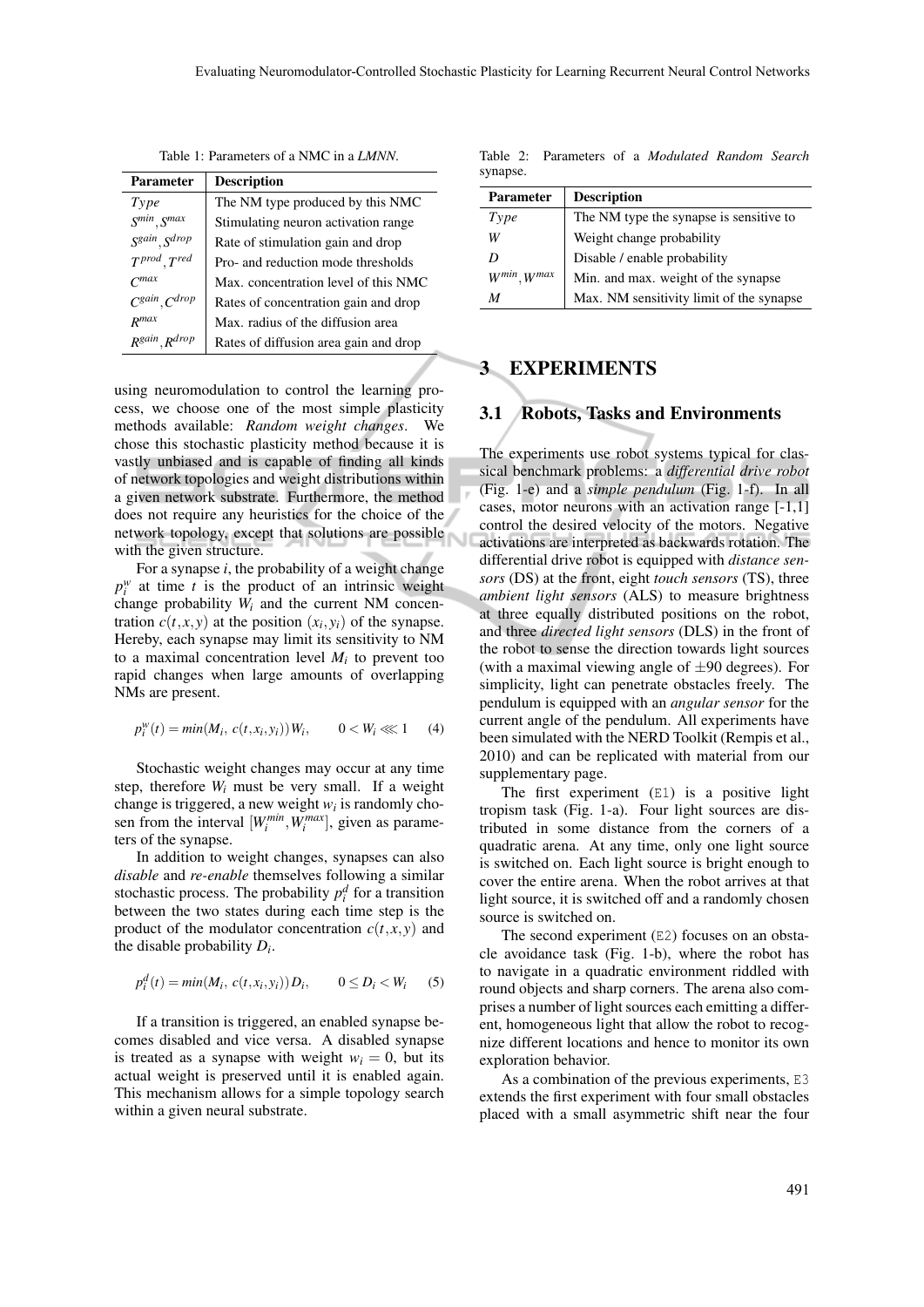

Figure 1: The differential drive robot (f) with three of the environments (a-d) and the simulation of the pendulum (e). The white spheres in (b,d) denote possible light source positions. IENCE *A*ND -IN

light sources (Fig. 1-c). Here, the robot has to approach the lights and simultaneously avoid the obstacles next to the light sources.

A more difficult variant is experiment E4. While the task remains the same, there are now larger obstacles in the middle of the arena and one of the corners is more narrow (Fig. 1-d). Furthermore, a fifth light source was added in the center of the arena. All lights are now also randomly moved away from their initial positions every time they get switched on. In contrast to E3 the robot now gets confronted with many more different light-obstacle combinations, which makes the task quite difficult.

The pendulum experiment (E5, Fig. 1-e) requires the controller to learn to swing with a specific amplitude between the two target angles  $\pm 65^\circ$  with a tolerance of  $\pm 5^{\circ}$ . The difficulty is that the motors are too weak to get to the target angles without swinging the pendulum up first.

#### 3.2 Control Sub-Networks (CSN)

Each CSN includes the necessary sensory and motor neurons, a number of intermediate processing neurons and a bias neuron. The latter allows the bias of neurons to be changed using the same technique as used for other synapses. The network substrates vary over the different experiments, ranging from trivial feed-forward networks over a layered network with 4 hidden neurons, to fully connected, recurrent networks with 2, 4 and 6 intermediate neurons. The net-

Table 3: Experiment setups. τ*exp* is the experiment time in simulated minutes, τ*temp* is the duration in minutes without neuromodulation production to consider a behavior a successful temporary solution. See text for further descriptions.

| Exp. | $\tau_{exp}$ | $\tau_{temp}$ | <b>Sensors</b> | <b>NMC</b> Modules       |
|------|--------------|---------------|----------------|--------------------------|
| E1   | 120          | 0.5           | 2 DLS          | Light                    |
| F.2  | 240          | 5             | 3 DS           | Obst, Drive, Explore     |
| E3   | 720          | 0.75          | 2 DS, 2 DLS    | Light, Obst              |
| F.4  | 720          | 0.75          | 2 DS, 2 DLS    | Light, Obst              |
| E5   | 240          |               | 1 AS           | $2 \times$ Turning Angle |

work configurations for the experiments are summarized in Table 3.

### 3.3 Modulatory Sub-Networks (MSN)

Each MSN uses *experiment-specific* network structures to detect undesired behavior based on (sensor) activations to produce NMs when needed. As a reaction to the NMs, synapses of the CSN randomly change and explore different topologies and weight distributions. This has an effect on the behavior and, accordingly, on the NM production in the MSN. Similar to the work by Ashby (Ashby, 1960), the system is destabilized when an undesired behavior is detected, leading to continuous changes until the system stabilizes again in a new, valid configuration. In this spirit, six different NMCs are used in the experiments:

The Obst cell reacts on the activation of any of the eight force sensors to detect undesired contact with objects. The stimulation is quite rapid so that obstacle contact immediately leads to NM production to alter the behavior.

Drive gets stimulated when the two motor signals are too low, the robot is moving backwards, or the difference of the motors becomes too large, i.e. the robot is moving in narrow circles. Because the desired behavior also may include moving backwards and especially moving in circles, the stimulation is less rapid and tolerates such movements as long as they do not dominate the behavior.

Explore is stimulated when the robot is not entering the detectable locations frequently. Its associated modulating network classifies the signal of one of the ambient light sensors into the nine detectable locations (inspired by place cells (O'Keefe and Dostrovsky, 1971)) and integrates these signals to determine the duration of each location not being visited. Explore is stimulated if some locations have not been visited for a long time. If a location is entered that has not been visited for a long time, then all integrator neurons for all locations are inhibited, so this potential behavior improvement already leads to a fast NM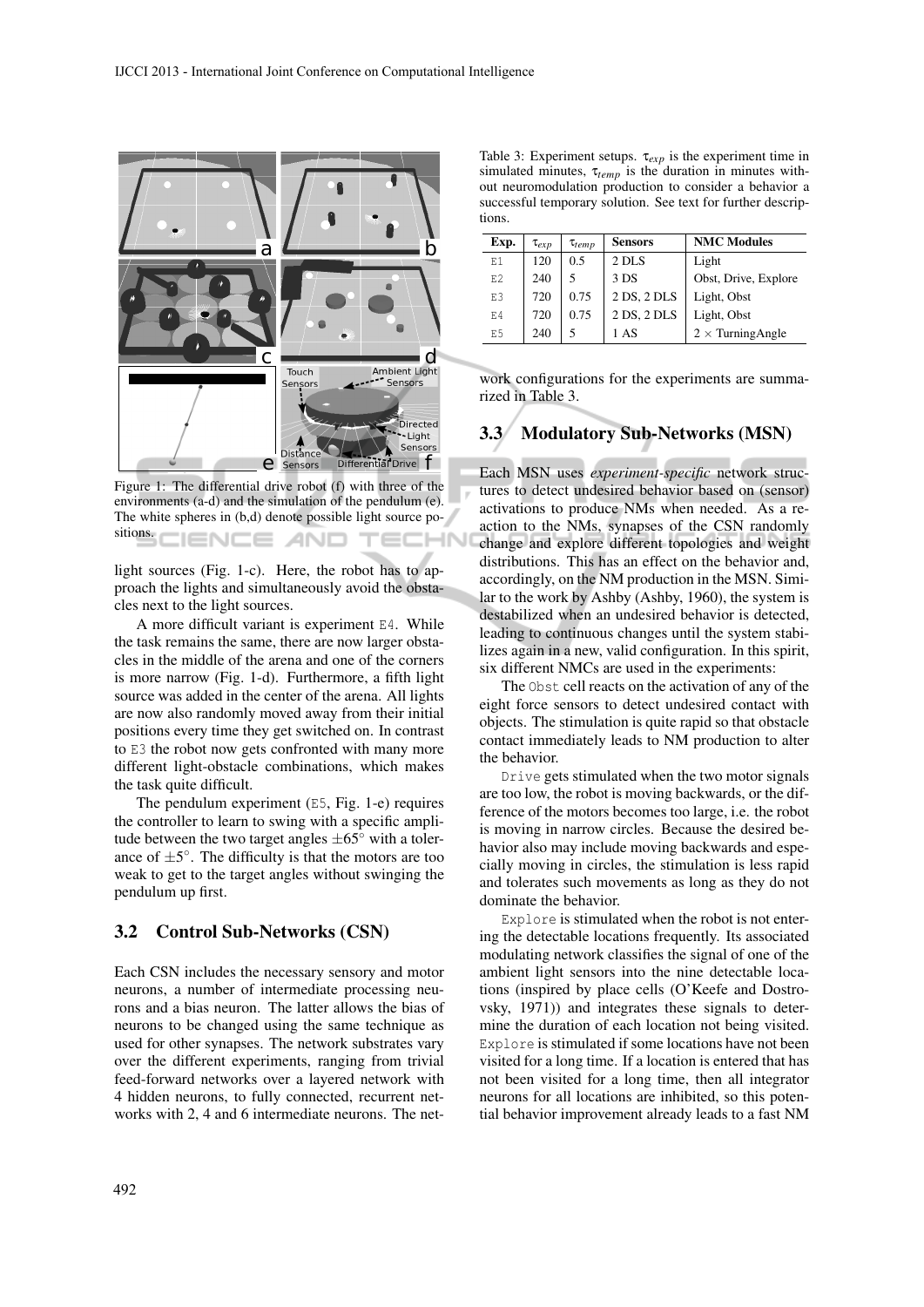

Figure 2: Network for Pendulum, Network for Pole Balancer.

SCIENCE *A*ND decrease to allow the new configuration to be tested.

The Light cell also uses an auxiliary network that interprets the ambient light sensors to detect whether the robot is getting closer to the light. If not, the NMC is stimulated.

TurningAngle gets persistently, but slowly stimulated over time. However, if the pendulum changes its swinging direction within the desired angle range, then the NMC stimulation decreases rapidly. The desired angular range can be adjusted independently for each of the two NMCs in the pendulum networks.

Table 3 shows which NMCs, with their corresponding auxiliary networks, are used in each experiment. Figure 2 shows the structure of both the CSN and the MSN for experiments  $E2$  and  $E3$ , giving also the neural structures for the six auxiliary subnetworks.

The experiments here are restricted to a global modulator release with a uniform concentration levels. For a discussion, see (Rempis et al., 2013). Table 4 summarizes the parameter choices for the NMCs used across the experiments.

#### 3.4 Experiments Setup

Each experiment has been run with five different network substrates for the CSN: a layered network with 4 intermediate neurons (L4) and four fully, recurrently connected networks with 0, 2, 4 and 6 intermediate processing neurons (N0-N6). Due to the differing number of motors and sensors, the total number of synapses varies. An overview can be found in table 5. All additional settings of the network, specifically the settings for the plastic synapses and the NMC settings, have been fixed at the values given in tables 4.

Each such learning scenario (experiment + network substrate) has been repeated 50 times with identical settings, each starting with a new CSN composed of disabled synapses with zero weights. Thus, the entire network topology and the synaptic weights had to be learned from scratch within the given network substrate.

## RESULTS AND DISCUSSION

For all experiments and with all but one of the different network substrates, solutions have been found within the given time windows. All behaviors discovered in this way have been sufficiently effective and comply with the desired and expected behaviors. However, as can be seen in figure 3, by far not all runs did finally end up with a proper behavior network during the limited learning time. Consistent with intuition, the easier the task is, the larger the percentage of successful learning trials.

The simple light tropism task, therefore, led to successful behaviors in almost all cases, despite its comparably short learning time of up to only two hours. Also, the final solutions have been found very fast (Fig. 4A-E1) without many intermediate temporal solutions (Fig. 4C-E1).

In contrast, the almost similarly short duration of the obstacle avoidance task with four hours seems to be much too low to consistently find solutions, contrary to our expectation. Therefore, only about half of the experiments were successful. A reason for this may be the relatively slow detection of insufficient exploration behavior with the Explore NMC. This modulator has to react with a larger delay to give the networks a chance to actually do exploration. So, behaviors violating the exploration condition – while still doing a fine obstacle avoidance – are detected only after a significant delay. Also, such intermediate solutions get destroyed quite easily when a bad exploration behavior is detected, leading to the destruction – not to a refinement – of the temporary solution. This, obviously, is one of the major limitations of the stochastic search: due to the missing directedness of the learning, temporary solutions are usually not improved, but rather destroyed and replaced by very different networks. This can be seen in figure 4E that shows the average differences per synapse between two successive (temporary) solutions. Independently of the chosen architecture and the experiment, this difference is quite large with  $\approx 0.5$  per synapse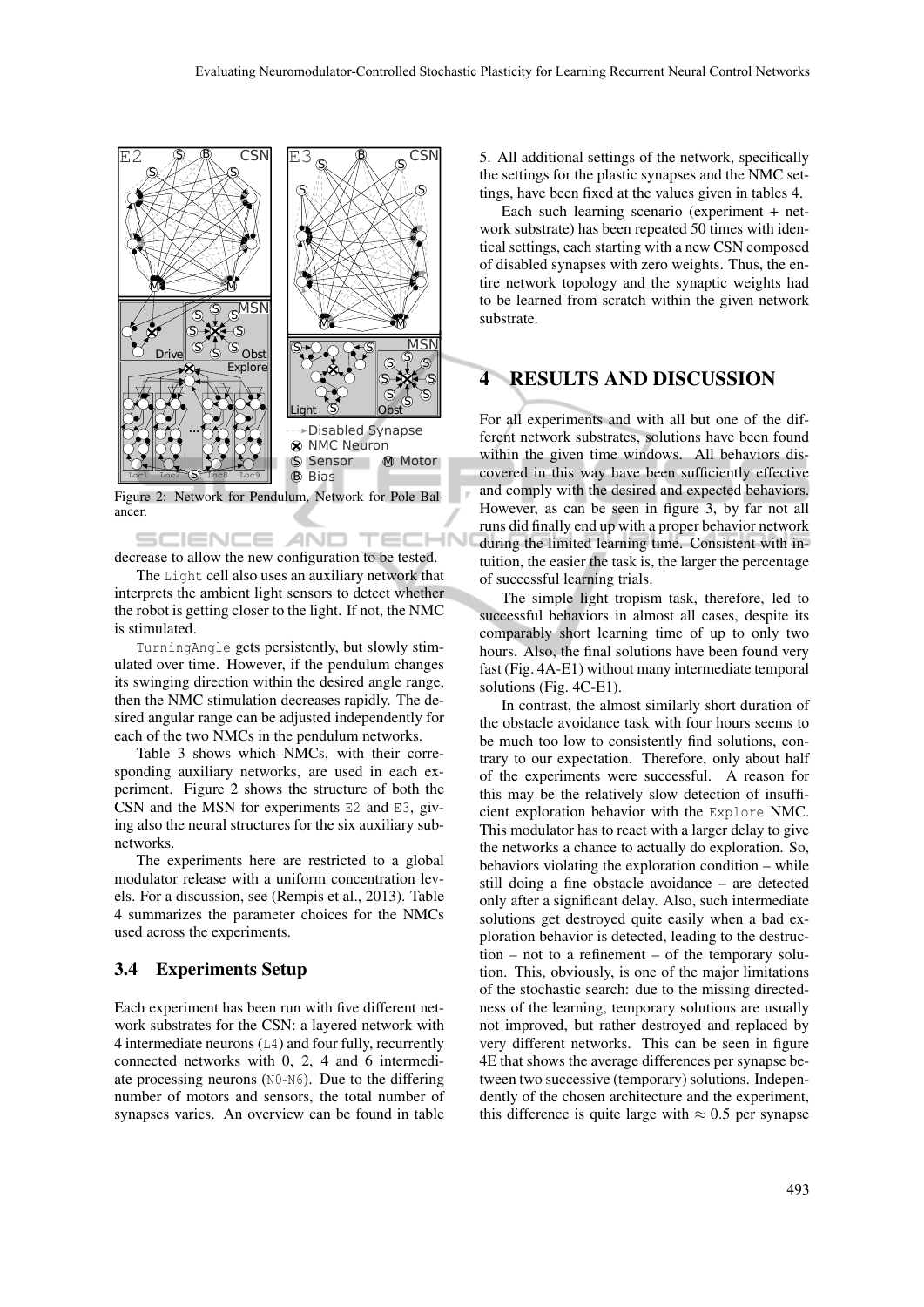| Param.                                | Obst      | Drive       | Explore    | Light         | TurningAngle | Param.           | <b>Synapses</b>  |
|---------------------------------------|-----------|-------------|------------|---------------|--------------|------------------|------------------|
| $S^{min}$ , $S^{max}$                 | 0.9,1.0   | 0.9.1.0     | 0.4.1.0    | 0.9.1.0       | 0.5, 1.0     | W                | 0.0001           |
| S <sup>gain</sup> , S <sup>drop</sup> | 0.01,0.01 | 0.001,0.001 | 0.001,0.01 | 0.0002,0.0001 | 0.005,1      | D                | 0.00002          |
| $T^{prod}$ , $T^{red}$                | 0.95,0.95 | 0.95.0.95   | 0.95,0.95  | 0.99,0.99     | 0.95,0.95    | $W^{min}$        | $-1.5$           |
| $C^{max}$                             |           |             |            |               |              | W <sup>max</sup> | 1.5              |
| $C^{gain}, C^{drop}$                  | 0.1.0.1   | 0.001,0.01  | 0.001,0.01 | 0.01.0.1      | 0.001,1      | М                | 1.0 <sub>l</sub> |

Table 4: Parameter values for NMCs in the experiments.



Figure 3: Percentage of successful experiments with stable solutions. The gray tips indicate the number of temporary solutions with a continuous modulator-free behavior during at least 30 minutes, which would be interpreted as solutions in short-term evaluations.

AN Table 5: Number of plastic synapses in each of the experiments. L4 provides a layered network with 4 neurons, all others are fully connected.

Number of Processing Neurons

|                     | N0 | N2 | N4 | N6 | L4 |
|---------------------|----|----|----|----|----|
| $\mathop{\rm E{1}}$ | 14 | 32 | 60 | 96 | 46 |
| E2<br>E3            | 10 | 28 | 54 | 88 | 42 |
|                     | 14 | 32 | 60 | 96 | 42 |
| $\mathrm{E} \, 4$   | 14 | 32 | 60 | 96 | 42 |
| E <sub>5</sub>      | 4  | 15 | 35 | 63 | 32 |

weight, which indicates large differences between the networks. For the obstacle avoidance behavior this means that large parts of the experimental time are spent with enabled learning (Fig. 4D-E2) or in temporary behaviors that are too short-lived to be considered by us being a temporary solution  $\zeta$  5 minutes without modulation, see figure 3).

The results for the combination of the two tasks (E3) reflect the increasing difficulty of the task. Even tough the experiment was simulated 12 hours per try, only  $\approx$  20% of the runs lead to a fully stable behavior. First temporary solutions have been found quite fast (Fig. 4B-E3), but most light tropism behaviors with only a partial obstacle avoidance behavior are easily destroyed due to hitting one of the small obstacles close to the light sources. Because the light sources are approached with slightly different angles, at some point a situation is encountered where the obstacle avoidance behavior briefly fails and the obsta-



Figure 4: (A) Time to final solution. (B) Time to first (temporary) solution. (C) Number of (temporary) solutions. (D) Minutes spent in learning mode. (E) Average changes per synapse between successive (temporary) solutions.

cle is hit. This leads to a strong production of NM and the behavior is usually destroyed. This alternation between many temporary solutions (Fig. 4C-E3) and the subsequent network destruction, and thus long phases with enabled plasticity (Fig. 4D-E3), describes the typical way how network configurations are explored with the stochastic search: only if *all requirements* of the behavior are *fully* met with a single mutation burst, the behavior remains stable in the long run. This *all or nothing* approach is another limiting characteristics of the simple stochastic search.

This becomes even more severe in the aggravated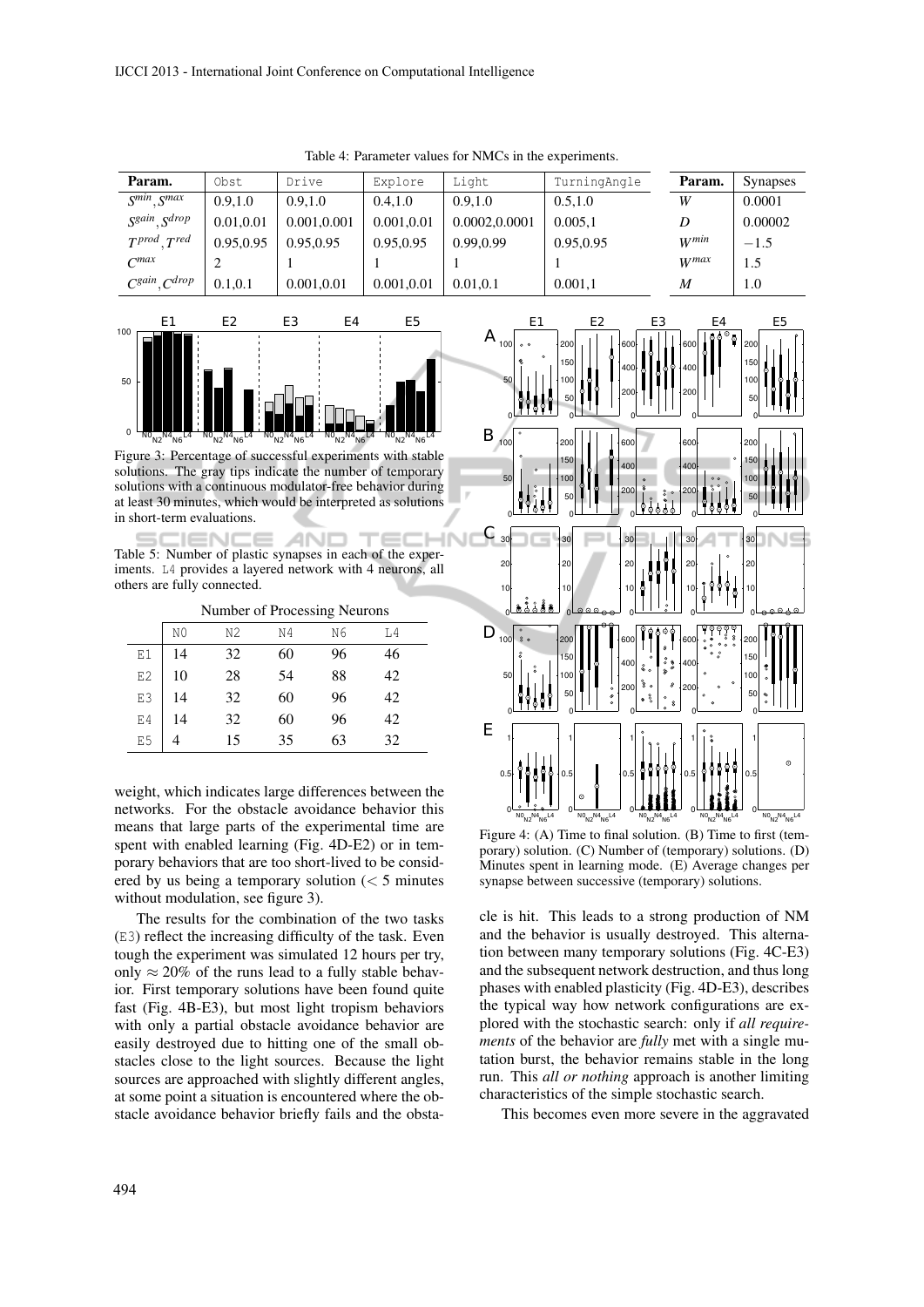

Figure 5: Example run for the light tropism behavior, showing the alternation between stable and plastic states during the behavior learning. The upper graph shows the individual weights over time, the lower graph the stimulation and concentration level of the two NMCs.

variant of this experiment  $(E4)$ , in which large and more various obstacles enforce the robot to do significant detours against the desired direction towards the light. Here, a proper behavior requires a fine tuning of weights, which makes it much more difficult to accidentally stumble upon a working network. The percentage of final solutions, therefore, is even lower with only about 10%. However, the number of longterm temporary solutions with a continuous runtime of more than 30 minutes exceeds the number of stable solutions by a factor of  $\approx$  2 (Fig. 3E4). These behaviors would in many evaluations with a short test (e.g. evolutionary algorithms) already be considered solutions, but it shows that even slight weaknesses due to an unfortunate sequence of target light sources can lead to a destruction of such *almost stable* networks in the long run. As in E3, temporary solutions are found quite fast (Fig. 4B-E4), but are destroyed later, so that most of the time is spent trying new network configurations (Fig. 4D-E4).

The pendulum behavior again is an example of a simpler single-goal task. The number of successful runs is, with almost 50%, quite high and the networks are also found fast within the first 2 hours (of a total of 4 hours). Due to the characteristics of the experiment, there are almost no temporary solutions: if a solution is found, then this solution tends to be stable in the long run, because there are no disturbances in the simple pendulum motion (compare Fig. 4A-E5, 4B-E5, and 4C-E5).

An interesting observation can be made concerning the network complexity. It was expected, that the performance of the experiments primarily depends on the size of the neural substrate, because with an increasing search space the probability of finding a stable solution should drop down significantly. However, at least for the network sizes used in these experiments, there is only a small influence of the network substrate on the performance (Fig. 3). Only in E2 the largest network showed a significant drop in the number of solutions compared to the other substrates in the same experiment. And in E5 it seems that the

layered network has an advantage over the fully recurrent neural networks. This may indicate, that – as long as the topology can vary within the substrate – there are similar or equivalent network configurations contained in all substrates and that with an increasing number of synapses, the fraction between feasible and improper network configurations may remain in the same order of magnitude. In forthcoming experiments, larger networks have to be tested to find the actual limiting size for this simple class of robot experiments. In these experiments, anyway, the impact of the chosen experiment complexity has a much higher impact on the performance than the chosen network substrate, so the major effort in designing such experiments should probably be focused on defining a well suited experiment, not on choosing a particularly suited network substrate.

To examine the learning process in more detail, figure 5 shows the weight changes and the related neuromodulator concentrations for one of the learning runs in experiment E2. As expected, the weight changes in learning phases are random and undirected. However, from time to time, the system stabilizes in a network configuration, because no neuromodulator is produced as a response to the (partially) working behavior. It can also be seen in the lower part of figure 5 that even during these stable states, the stimulation of the NMCs is not just zero, but that their stimulation level remains active, though not high enough to enter their *production mode*. So, slight violations of the behavior restrictions still take place, but these violations are not strong enough to be interpreted as a failing behavior. But if the stimulation level exceeds the limit to *production mode*, then often one of the first random changes destabilizes the system so much, that other neuromodulators are triggered as side-effect. This leads to a strong relearning, usually destroying the previous temporary solution, until the modulation stops when a new potentially working configuration has been found.